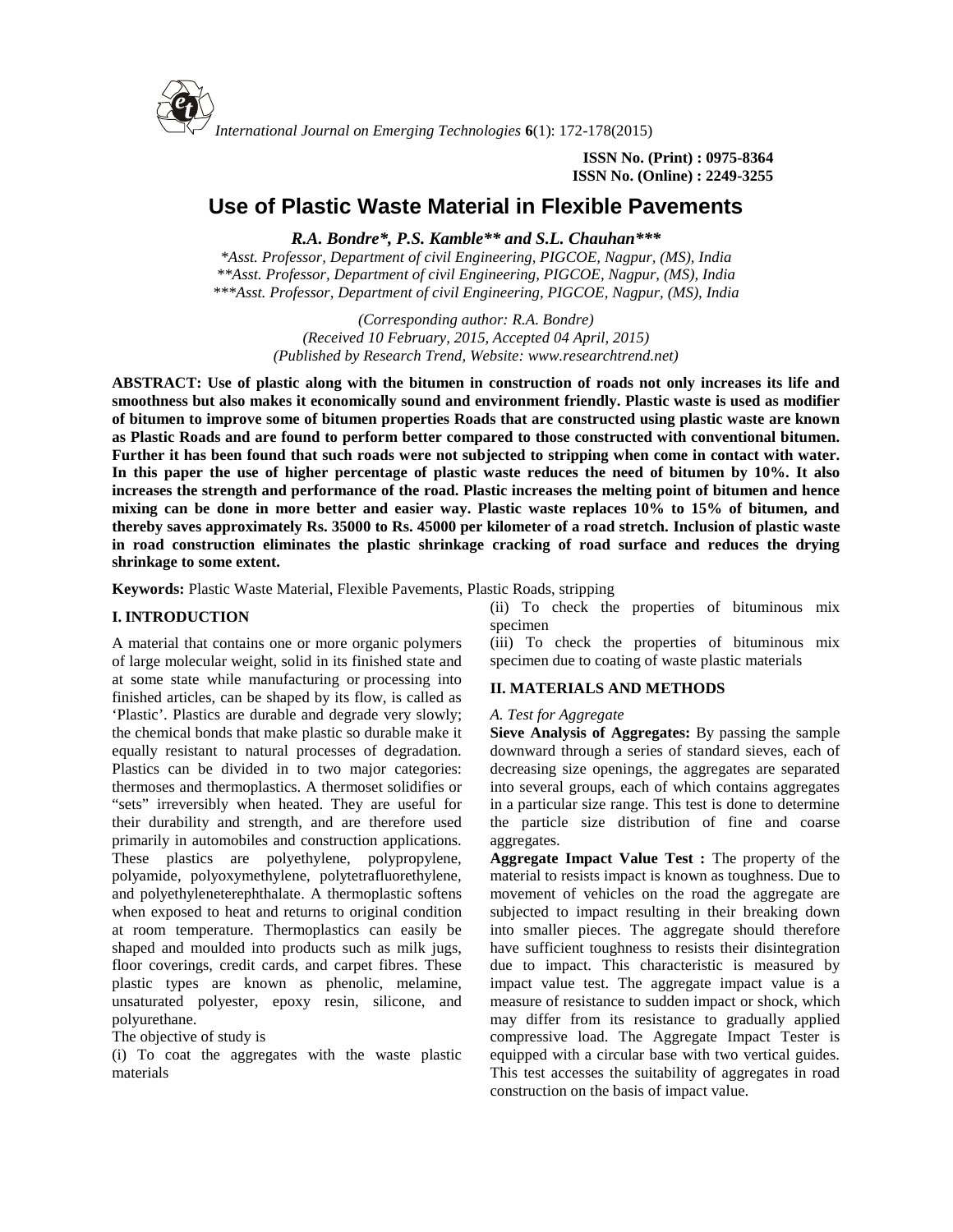**Aggregate Crushing Value:** The 'aggregate crushing value' gives a relative measure of the resistance of an aggregate to crushing under a gradually applied compressive load. It is the percentage by weight of the crushed (or finer) material obtained when the test aggregates are subjected to a specified load under standardized conditions, and is a numerical index of the strength of the aggregate used in road construction. Aggregates with lower crushing value indicate a lower crushed fraction under load and would give a longer service life to the road and hence a more economical performance. Weaker aggregates if used would get crushed under traffic loads, would produce smaller pieces not coated with binder and these would be easily displaced or loosened out resulting in loss of the surface<br>Aggregates, A layer. In short the aggregate used in road construction regglegates, must strong enough to withstand crushing under roller and traffic.

**Specific Gravity & Water Absorption Test:** The specific gravity of an aggregate is an indirect measure of its strength, the more specific gravity the more is the strength, in general.

Water absorption is expressed as percentage ratio of water absorbed to the weight of the oven dry aggregate. The water absorption of aggregates is needed in deciding the proportion of water in concrete while designing the mix

#### *B. Tests For Bitumen*

**Penetration Test:** Penetration is a measurement of hardness or consistency of bituminous material. It is a vertical distance traversed or penetrated by the point of a standard needle into the bituminous material under specific condition of load, time and temperature. This distance is measured in one tenth of a millimeter. This test is used for evaluating consistency of bituminous materials

**Softening Point Test:** The softening of point of bitumen is the temperature at which the substance attains a particular degree of softening. As per IS: 334- 1982, it is the temperature (in  $\mathrm{^{\circ}C}$ ) at which a standard ball passes through the sample of bitumen in a mould and falls through a height of 2.5 cm, when heated under water or glycerin at specified conditions of test.

The binder should have sufficient fluidity before its applications in road uses. The determination of softening point helps to know the temperature up to which a bituminous binder should be heated for various road use applications. Softening point is determined by ring and ball apparatus.

**Ductility Test:** The ductility test gives a measure of adhesive property of bitumen and its ability to stretch. In a flexible pavement design, it is necessary that binder should form a thin ductile film around the aggregates so that the physical interlocking of the aggregates is improved. Binder material having insufficient ductility gets cracked when subjected to repeated traffic loads and it provides pervious pavement surface. The ductility of a bituminous material is measured by the distance in centimeters to which it will elongate before breaking when two ends of a standard briquette specimen are pulled apart at a specified speed and temperature.

Following are the material used for this study

Bitumen, Plastic materials (PET, terephthalate, HDPE, high-density<br>PVC, polyvinyl chloride, PP. polyethylene, PVC, polyvinyl chloride, PP, polypropylene, PS, polystyrene)

**Waste plastic shredding:** Shredding is the process of cutting the plastic into small sizes between 2.36mm to 4.75mm with the help of the plastic shredding machine viz. Agglomerater and Scrap Grinder. In Agglomerater, thin films of poly-ethylene and poly-propylene carry bags are shredded and in Scrap Grinder a solid plastic material are shredded i.e. plastic bottles, drip lines, electric cable lines etc

**Plastic-Waste Coated Aggregate:** The aggregate are heated to around  $170^{\circ}$ C; the plastic waste shredded to the size varying between 2.36mm and 4.75mm. This shredded plastic waste is added over hot aggregate with constant mixing to give a uniform distribution. The plastic get softened and coated over the aggregate. The hot plastic waste coated aggregates are mixed with hot bitumen 60/70 or 80/100 grade (160 $^0$ C).

## **III. RESULTS AND DISCUSSIONS**

On the basis of above methodology, various aspects regarding the Polymer coated aggregates are being discussed below:

### **Aggregate Impact Value**

The coating of plastics improves Aggregate Impact Value, thus improving the quality of the aggregate. Moreover a poor quality of aggregate can be made useful by coating with polymers. It helps to improve the quality of flexible pavement. This shows that the toughness of the aggregate to face the impacts. Following are the ranges of the aggregates used in road construction. It was seen that the results obtained were in the limits.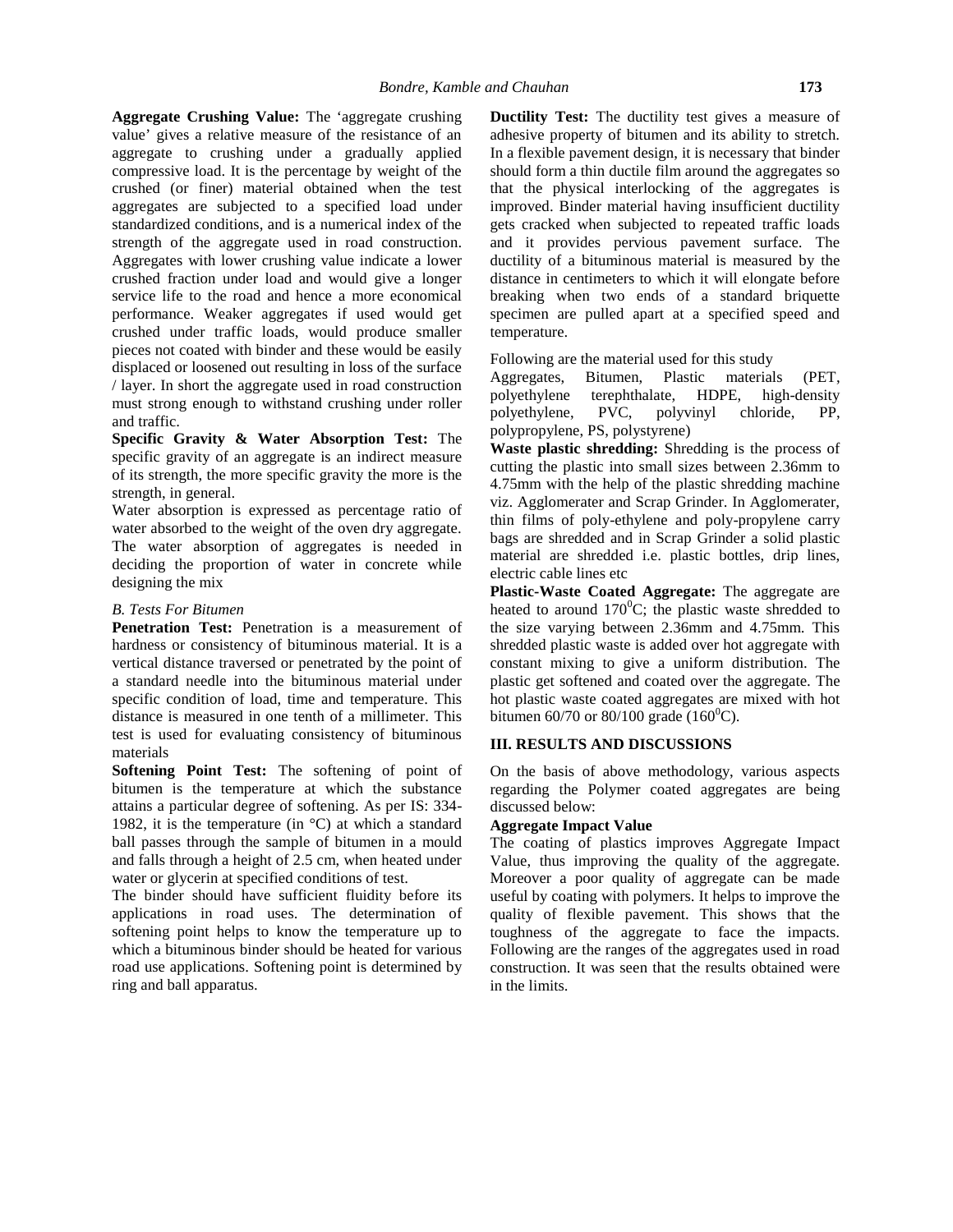| <b>Test</b>             |                     | <b>Range</b><br>$(\%)$ |             |      |  |
|-------------------------|---------------------|------------------------|-------------|------|--|
| Aggreg<br>ate<br>Impact | Control<br>Specimen | PP <sub>8</sub>        | <b>PP10</b> | < 10 |  |
| Value                   | 5.43                | 4.91                   | 4.26        |      |  |

**Table 1 : Results of aggregate impact value.**



**Fig. 1.** Comparison of Aggregate Impact Value Test results.

**Aggregate Crushing Value:** The aggregate with lower crushing value indicate a lower crushed fraction under load and would give a longer service life to the road. Weaker aggregate would get crushed under traffic load. It is clearly seen from Table 2 that plastic coated aggregates shows the lower crushing value and which can be withstand to traffic load more efficiently than

the plain aggregates. The results show that the aggregates are within the range according to ISS. However aggregate crushing value have not been specified by the IRC for course aggregates to be used in bituminous pavement construction methods. Hence the aggregate can be used for the road construction. specified by the IRC for course aggregates<br>bituminous pavement construction method<br>aggregate can be used for the road construc

|                      | ger service life to the road.<br>et crushed under traffic load.<br>able 2 that plastic coated<br>r crushing value and which<br>oad more efficiently than<br>Table 2: Results of Aggregate Crushing Value Test. |       |             |              | However aggregate crushing value have r<br>specified by the IRC for course aggregates to b<br>bituminous pavement construction methods. H<br>aggregate can be used for the road construction |  |
|----------------------|----------------------------------------------------------------------------------------------------------------------------------------------------------------------------------------------------------------|-------|-------------|--------------|----------------------------------------------------------------------------------------------------------------------------------------------------------------------------------------------|--|
| <b>Test</b>          | Results $(\% )$                                                                                                                                                                                                |       |             | Range<br>(%) |                                                                                                                                                                                              |  |
| Aggregat<br>Crushing | Control<br>Specime<br>n                                                                                                                                                                                        | PP8   | <b>PP10</b> | $< 30 - 45$  |                                                                                                                                                                                              |  |
| Value                | 19.2                                                                                                                                                                                                           | 13.33 | 9.82        |              |                                                                                                                                                                                              |  |

**Table 2: Results of Aggregate Crushing Value Test. Results of**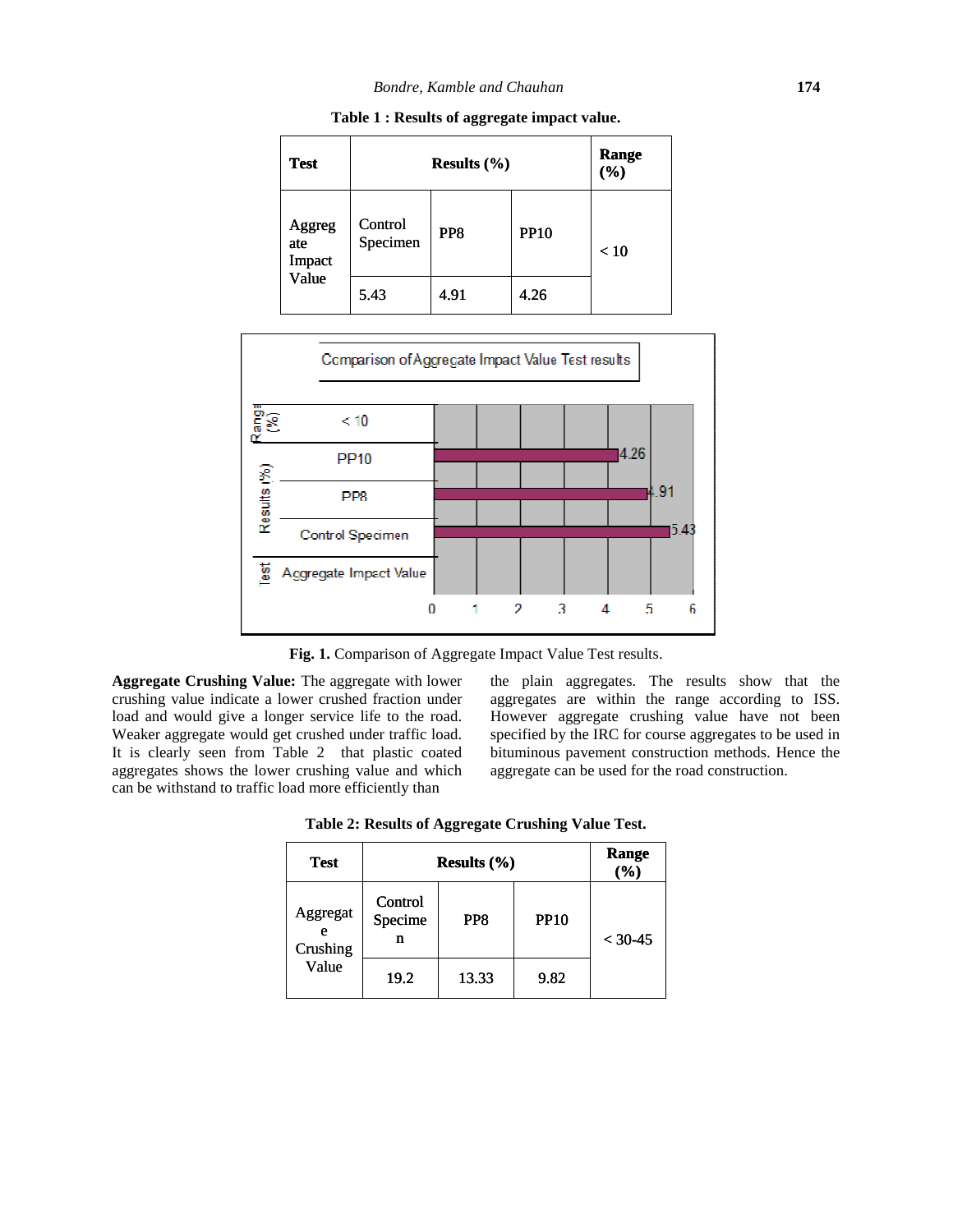

#### **Fig. 2. Comparison of Aggregate Crushing Value Test results.**

**Specific Gravity:** The specific gravity of an aggregate is an indirect measure of its strength. The more specific gravity the more is the strength. The value of specific gravity of plain aggregate is less as compare to that of plastic coated aggregate. **Fig. 2. Comparison of Aggregate Crushing Value Test results.**<br>**Since aggregates** having low specific gravity are an indirect measure of its strength. The more specific enerally weaker than those with higher specific gravi

Since aggregates having low specific gravity are generally weaker than those with higher specific gravity values, the results say that the specific gravity of the aggregates are increased increasing its strength.

| <b>Test</b>         | Results $(\% )$         |                 |             | Range<br>$(\%)$ |  |
|---------------------|-------------------------|-----------------|-------------|-----------------|--|
| Specific<br>Gravity | Control<br>Specime<br>n | PP <sub>8</sub> | <b>PP10</b> | $2.5 - 3.0$     |  |
|                     | 2.45                    | 2.7             | 2.85        |                 |  |

**Table 3: Results of Specific Gravity Test. Table Results Gravity Test.**



Fig. 3. Comparison of Specific Gravity Test results.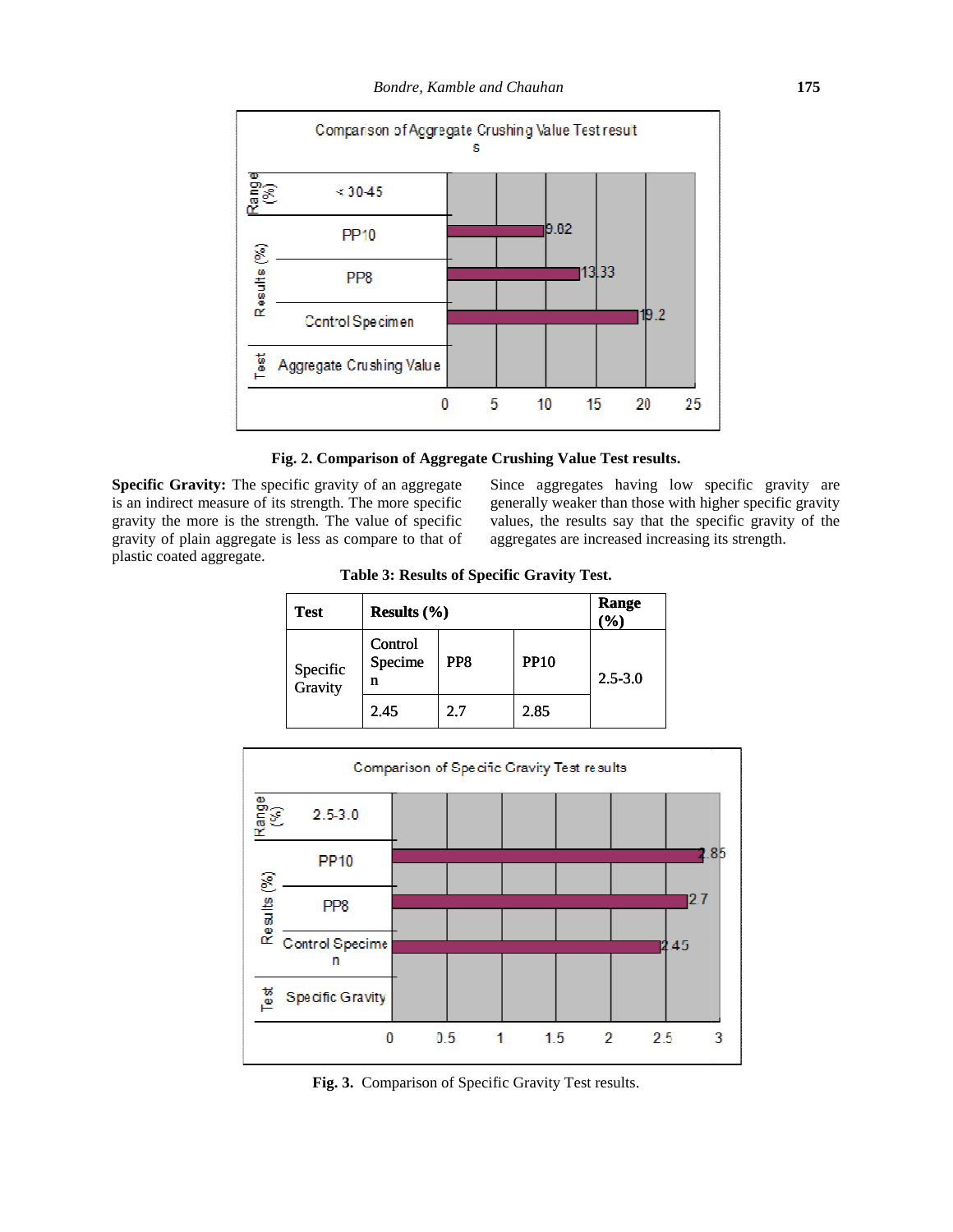**Results of tests on aggregates:**

| <b>Perce</b><br>ntage<br>of<br><b>Plastic</b> | <b>Moist</b><br>ure<br>Absor<br>ption<br>$(\%)$ | Aggre<br>gate<br><b>Impac</b><br>t<br>Value<br>$(\%)$ | Aggre<br>gate<br><b>Crush</b><br>ing<br>Value<br>$(\%)$ | Los<br><b>Angel</b><br>es<br><b>Abras</b><br>ion<br>Value<br>$(\%)$ | <b>Specif</b><br>ic<br>Gravit<br>y | <b>Stripp</b><br>ing<br>Value<br>$(\%)$ |
|-----------------------------------------------|-------------------------------------------------|-------------------------------------------------------|---------------------------------------------------------|---------------------------------------------------------------------|------------------------------------|-----------------------------------------|
| Contro<br>Speci<br>men                        | 1.7                                             | 5.43                                                  | 19.2                                                    | 13.42                                                               | 2.45                               | 8                                       |
| PP8                                           | Nil                                             | 4.91                                                  | 13.33                                                   | 10.74                                                               | 2.7                                | Nil                                     |
| <b>PP10</b>                                   | Nil                                             | 4.26                                                  | 9.82                                                    | 9.41                                                                | 2.85                               | Nil                                     |
| <b>Bitumen:</b>                               |                                                 |                                                       | Table 5: Observations for tests on bitumen.             |                                                                     |                                    |                                         |

**Table 4: Observation Table for Aggregates Test Results.**

## **Results of Tests on Bitumen:**

| men                     |     |                    |                                             |       |                                 |            |
|-------------------------|-----|--------------------|---------------------------------------------|-------|---------------------------------|------------|
| PP <sub>8</sub>         | Nil | 4.91               | 13.33                                       | 10.74 | 2.7                             | <b>Nil</b> |
| <b>PP10</b>             | Nil | 4.26               | 9.82                                        | 9.41  | 2.85                            | <b>Nil</b> |
| <b>Bitumen:</b>         |     |                    | Table 5: Observations for tests on bitumen. |       |                                 |            |
| <b>Test</b>             |     | <b>Result</b>      |                                             |       | <b>Ranges</b>                   |            |
| <b>Ductility Test</b>   |     | 77.50 cm           |                                             |       | Min 40                          |            |
| Penetration value       |     | 63 mm              |                                             |       | $60 - 70$ mm                    |            |
| Viscosity value         |     | $50.1 \text{ sec}$ |                                             |       |                                 |            |
| <b>Softening Point</b>  |     | $48.25^{\circ}$ C  |                                             |       | 45-600C                         |            |
| <b>Flash Point Test</b> |     |                    | $280^0C$                                    |       | $>65^{\circ}$ -175 $^{\circ}$ C |            |
| <b>Fire Point Test</b>  |     | $302^0$ C          |                                             |       |                                 |            |

**Table 5: Observations for tests on bitumen.**

## **Comparison of Tests Results:**



**Fig. 4.** Comparison of Aggregate Test results.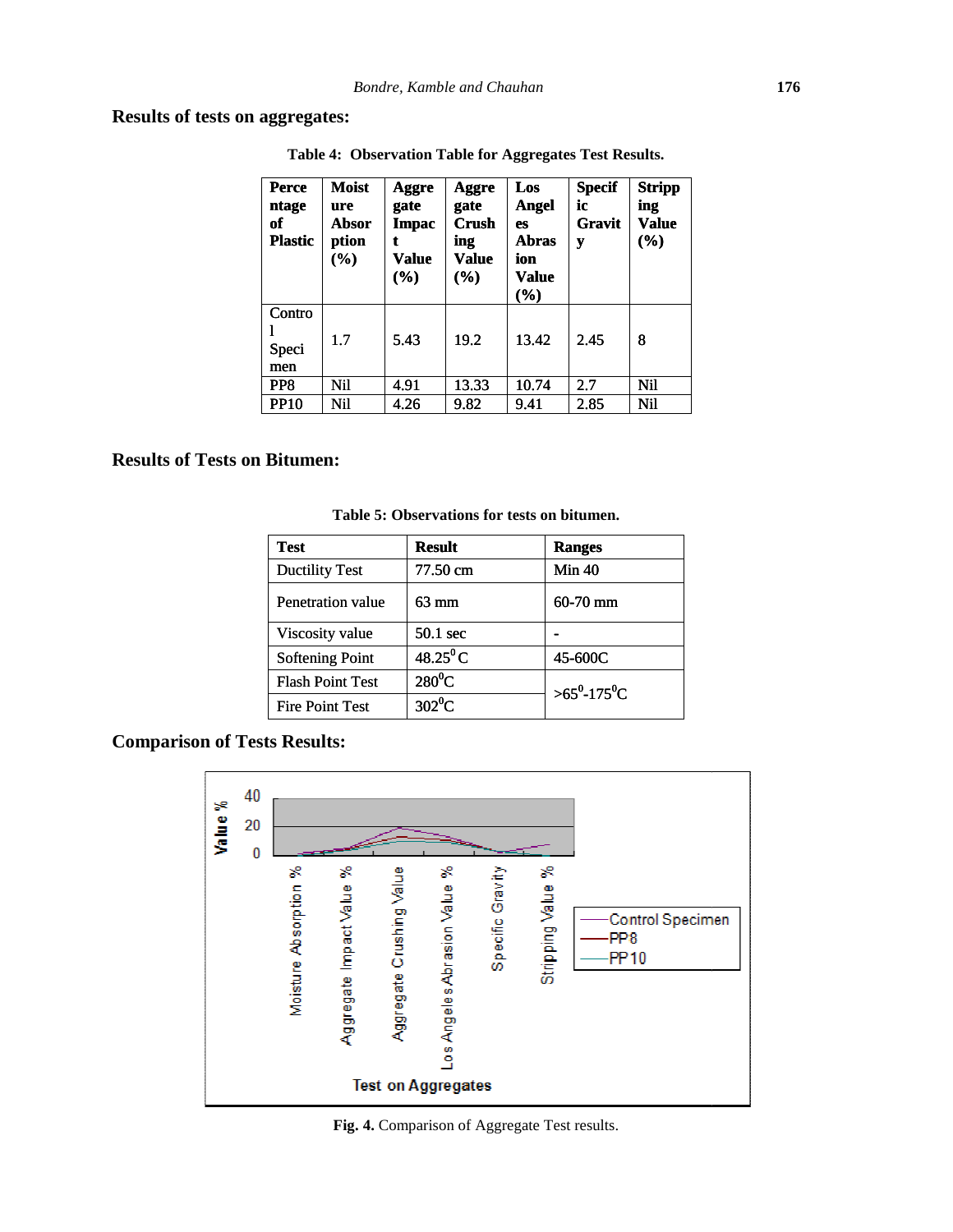The above figure shows the comparison of test results. It is evident from the figure that the use of polymer gives better results as compared to plain bitumen.

Also higher percentage of polymer content gives lower values of impact, crushing, abrasion. The percentage of moisture content and the stripping value is nil in plastic coated aggregate.

| <b>Properties</b>           | <b>Ordinary</b><br>Road | <b>Polymer Road</b> |
|-----------------------------|-------------------------|---------------------|
| Binding property            | Good                    | <b>Better</b>       |
| Softening point             | More                    | Less                |
| Penetration value           | Less                    | More                |
| Tensile strength            | Less                    | High                |
| Stripping<br>(pot<br>holes) | More                    | N <sub>0</sub>      |
| Seepage of water            | Yes                     | N <sub>0</sub>      |
| Durability of roads         | Good                    | <b>Better</b>       |
| Cost of pavement            | Normal                  | Less                |
| Maintenance cost            | More                    | Almost nil          |
| Environment<br>friendly     | N <sub>0</sub>          | Yes                 |

| Table 6 : Comparison between ordinary bitumen roads & waste plastic bitumen road Polymer Road. |  |  |
|------------------------------------------------------------------------------------------------|--|--|
|                                                                                                |  |  |

#### **IV. CONCLUSIONS**

The use of innovative technology not only strengthens the road construction but also increased the road life as well as will help to improve environment and will also create source of income.

Plastic coating on aggregates is used for its better performance. This helps to have a better binding of bitumen with plastic wasted coated aggregate due to increased bonding and increased area of contact between polymers and bitumen.

The polymer coating also reduces the voids. This prevents the moisture absorption and oxidation of bitumen by entrapped air.

This has resulted in reducing rutting, raveling and there is no pothole formation. The roads can withstand heavy traffic and show better durability.

Following are some points which are drawn from the study:

(i) Aggregate Impact value of control specimen was 5.43%. It reduced to 4.91% for PP8 and 4.26% for PP10. Reduction in value was 10% for PP8 and 22% for PP10. This shows that the toughness of the aggregate was increased to face the impacts.

(ii) Crushing Value was reduced from 19.2% to 13.33% and 9.82% for PP8 and PP10 respectively. Value reduced by 30% for PP8 and 48% for PP10. Low aggregate crushing value indicates strong aggregates, as the crushed fraction is low.

(iii) Specific Gravity of the aggregate increases from 2.45 for control specimen to 2.7 for PP8 and 2.85 for PP10 due to plastic coating.

(iv) Stripping Value was reduced from 8% for control specimen to nil for PP8 and PP10. This shows that coated aggregate are more suitable for bituminous construction than plain aggregates.

(v) Water Absorption is also reduced to nil for PP8 and PP10 from 1.7% for control specimen.

(vi) Los Angeles Abrasion Value of the control specimen was found to be 13.42%. Coating of polymer over aggregate for PP8 increased abrasion value by 19.97% and 29.88%for PP10. This indicates the hardness of the aggregate.

In short we can conclude that, using plastic waste in mix will help reduction in need of bitumen by around 10%, increase the strength and performance of road, avoid use of anti stripping agent, avoid disposal of plastic waste by incineration and land filling and ultimately develop a technology, which is eco friendly.

Increased traffic conditions will and are reducing the life span of roads. Plastic roads are means of prevention and ultimately will be the cure. It will save millions of dollars in future and reduce the amount of resources used for construction.